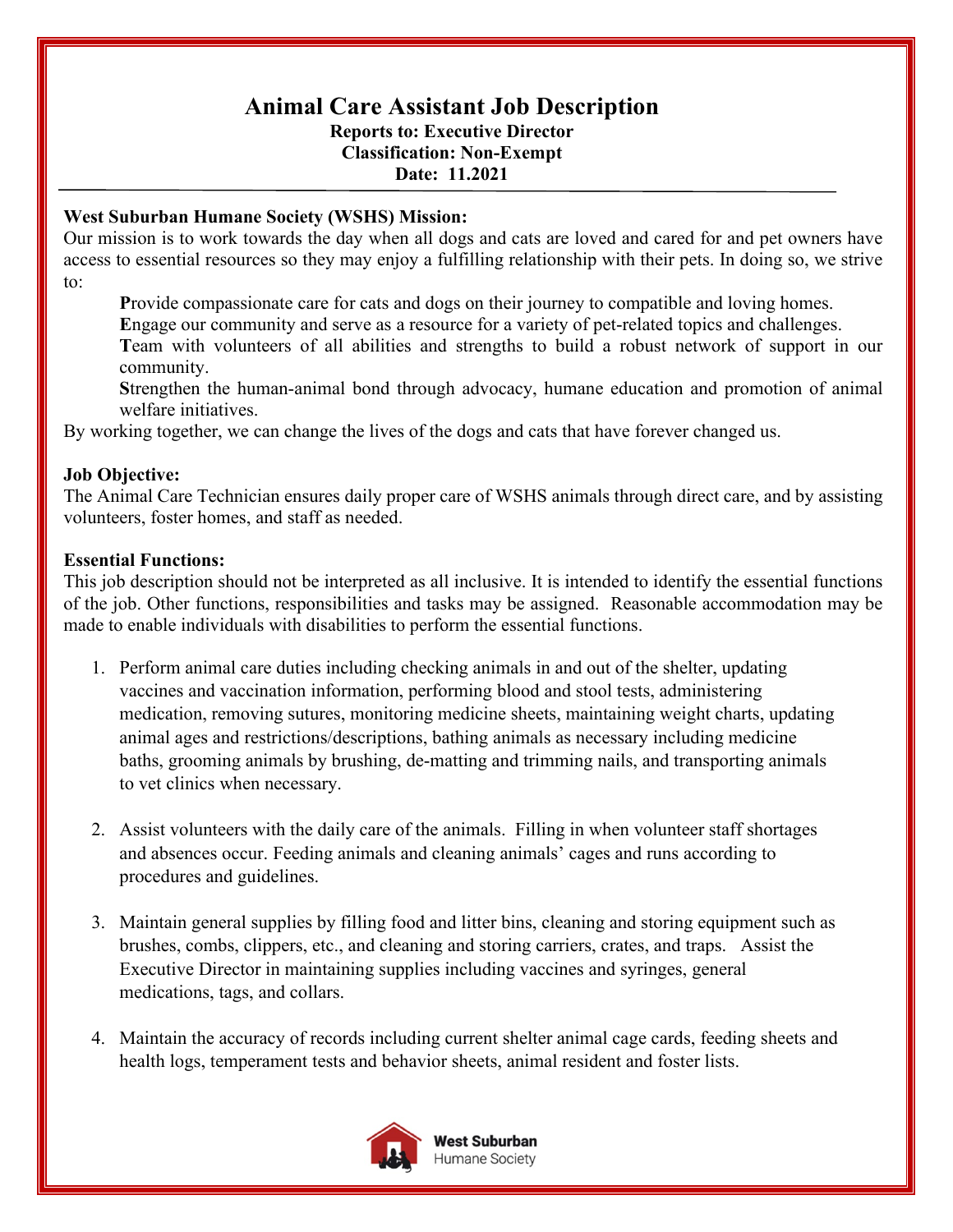- 5. Provide animal enrichment by rotating and refreshing toys, and engaging shelter animals in play, exercise, and intellectually stimulating activities.
- 6. Show animals and respond to potential adopter questions during Meet and Greet appointments.
- 7. Assist foster homes of animals by checking-in with fosters, responding to fosters' questions about health and behavior concerns, and maintaining animal vaccine/prevention schedules while in foster care.
- 8. Communicate any problems and concerns to the Executive Director.
- 9. Assist Adoption Desk, Development, Humane Education, and the Executive Director as requested.

#### **Minimum Qualifications:**

The requirements listed below are representative of the minimal knowledge, skills, and/or abilities required for this position.

Education & Certification: High school diploma or equivalent preferred.

#### Experience:

1year related animal care experience is preferred but not necessary. Experience with successfully communicating and working as part of a team are required.

Skills Necessary to Successfully Perform the Essential Functions of this Job:

Microsoft Word, Excel, Power Point, Outlook and Teams, e-mail. Professional etiquette, initiative, creativity, organization, cooperation, delegation, and group/teamwork.

Verbal and written communication for public and individual communication with a diverse set of audiences.

**Supervisory Responsibility:** 

None.

#### **Physical Requirements:**

The physical requirements described below are representative of those that must be met by an employee to successfully perform the essential functions of this job.

Physical requirements include: speaking, hearing and vision ability; manual dexterity to enter data, grasp or twist objects; sitting, walking and standing for extended periods of time; occasional bending, stooping, and kneeling; occasional lifting and carrying materials weighing up to 40 lbs.; frequent handling of materials up to 20 lbs. Requires strength and agility in handling, walking, capturing, and restraining stronger, more active animals weighing up to 100 lbs.

#### **Travel:**

Occasionally in the Chicago metropolitan area.